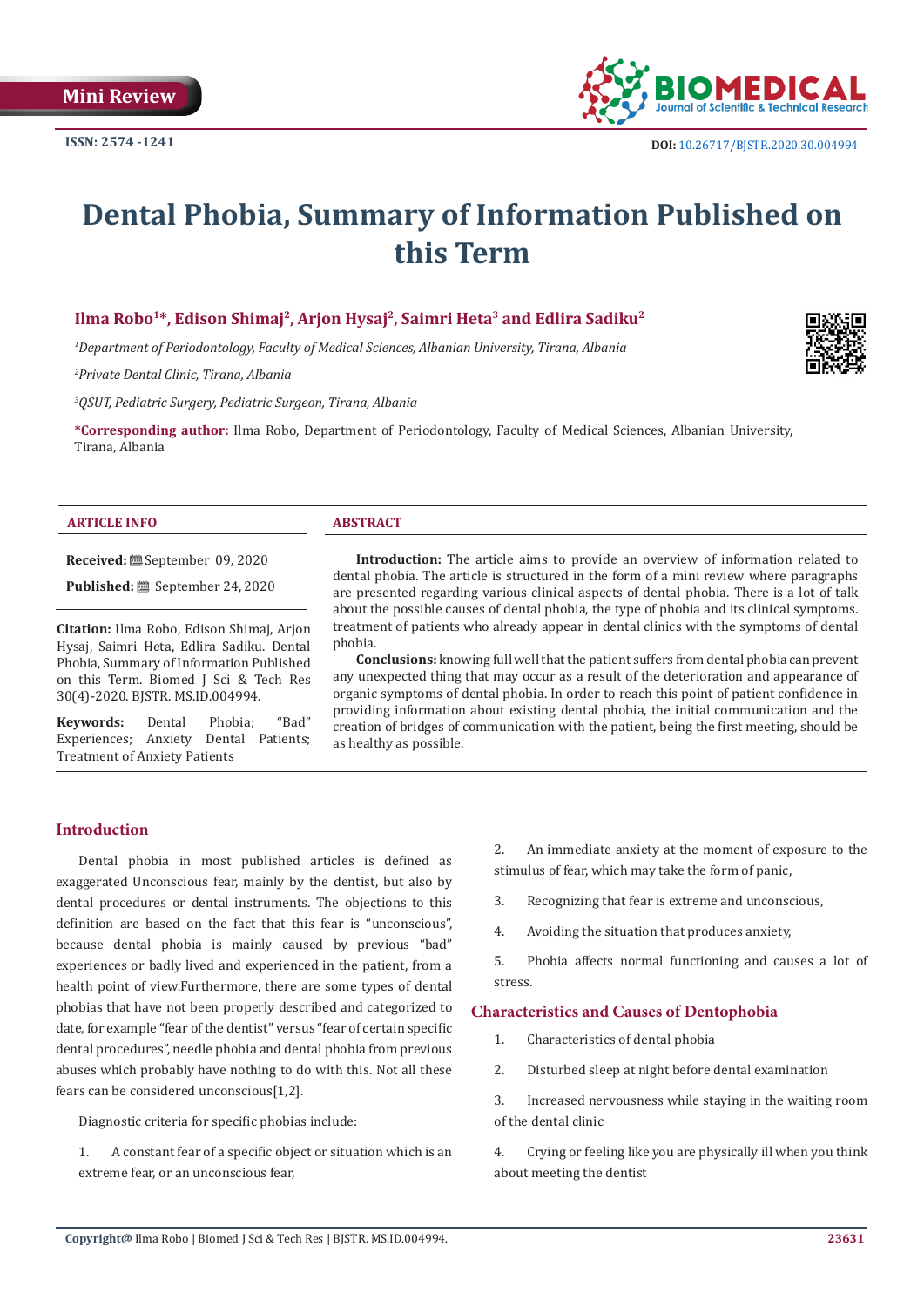5. Very disturbed when thinking or more precisely or at moment when dental objects are placed in the mouth during the dental visit, the patient feels as if it is difficult to breathe.

# **Causes of Dental Phobia**

Dental phobia is usually caused by traumatic dental experiences, although there may be other causes as well, such as children often being influenced by their parents' fears and behaviors towards dental treatments. Some of the reasons for the lack of comfort that patients list as triggers of the subsequent situation of the appearance of dentophobia are:

- 1. Fear of needles (anesthesia)
- 2. Noise of dental milling cutters when working to open dental cavities

3. Aroma of the materials and solutions used, which prevails in dental clinics.

The most worrying problem for the appearance of dentophobia are those patients who:

- 1. Some time ago experienced an unpleasant experience,
- 2. Can't forget that bad experience they experienced

This bitter experience forces patients to stop going to the dentist, and even to abandon their oral health care altogether. For this reason, the dentist must play a very important role in stopping this fear of dental interventions, treating each patient individually, having patience and creativity during treatment, often becoming a good psychotherapist. And so, the patient by increasing confidence in his dentist, on the other hand, the fear decreases and over time, disappears completely.

It is worth mentioning that the patient should be talked to as much as possible with the patient and thus through informal conversations, makes the patient think of something else, thus minimizing the fear and even disappearing altogether.

Dental phobia may involve:

- 1. fear of dentists
- 2. fear of dental procedures
- 3. fear of pain

4. fear of injections or fear that the injection will not work properly

5. fear of the side effects of anesthesia.

The feeling of a situation that has no solution and the loss of control, as well as objects and other situations which remind the person of the phobic situation. The dentist is usually a major cause of these fears.

### **Treatment of Anxiety Patients**

The World Health Organization (WHO) describes the fear of the dentist as a real disease. The symptomatic picture is manifested by tachycardia accompanied by tremors and drop in blood pressure, sweating, nausea, suffocation and generally a strong anxiety. However, only a part of the population is subject to this pathology. What generally affects the tools are the form of anxious noise, feminine traumatic experience or fear of dental intervention. These can push the patient to reduce dental treatment. Analgesic or antibiotic therapy is often used, which delays the solution of the problem, with the present danger and with a deterioration not only of chewing and the digestive apparatus, but also of the facial aesthetics[3,4].

Dentophobia can have consequences for dental health and wellbeing in general.

1. Pain in the teeth, gums and alveolar bones can be complicated. This is actually felt by aesthetics. Many frightened patients are ashamed of the issue of decayed teeth and bad breath they have.

2. They often do not have the courage to talk about their horrors, because in the past they were hidden by their acquaintances or directly by their dentist. In this way a vicious circle is created that does nothing but only worsens the situation.

3. As stated above, dental phobia is associated with various traumatic childhood experiences of the person who suffers. This means that dental phobia is learned, so it is the result of coping with situations which have caused the person to suffer as a result of dental interventions. Since these cases may have been numerous or even frequent, the person is taught that every time he goes to the dentist, he feels pain and from this the dentist is associated with the pain.

4. Thus, a fear of contact or going to the dentist is developed with the pain that the person may feel. This is reinforced by the fact that every time the person goes to the dentist and faces a dental intervention, he feels pain.

5. Since dental phobia is created as a result of learning, it can be removed.

Thus, the person, facing more satisfactory and less painful situations from contact or dental intervention, he begins to get used to the other fact: that not always going to the dentist causes pain. Thus, by eliminating the first condition the person begins to condition in another way, so he begins to overcome his fear of the dentist.

a. Like any fear and dread of the dentist, it relies on illogical assumptions.Removing the fear of anxious patients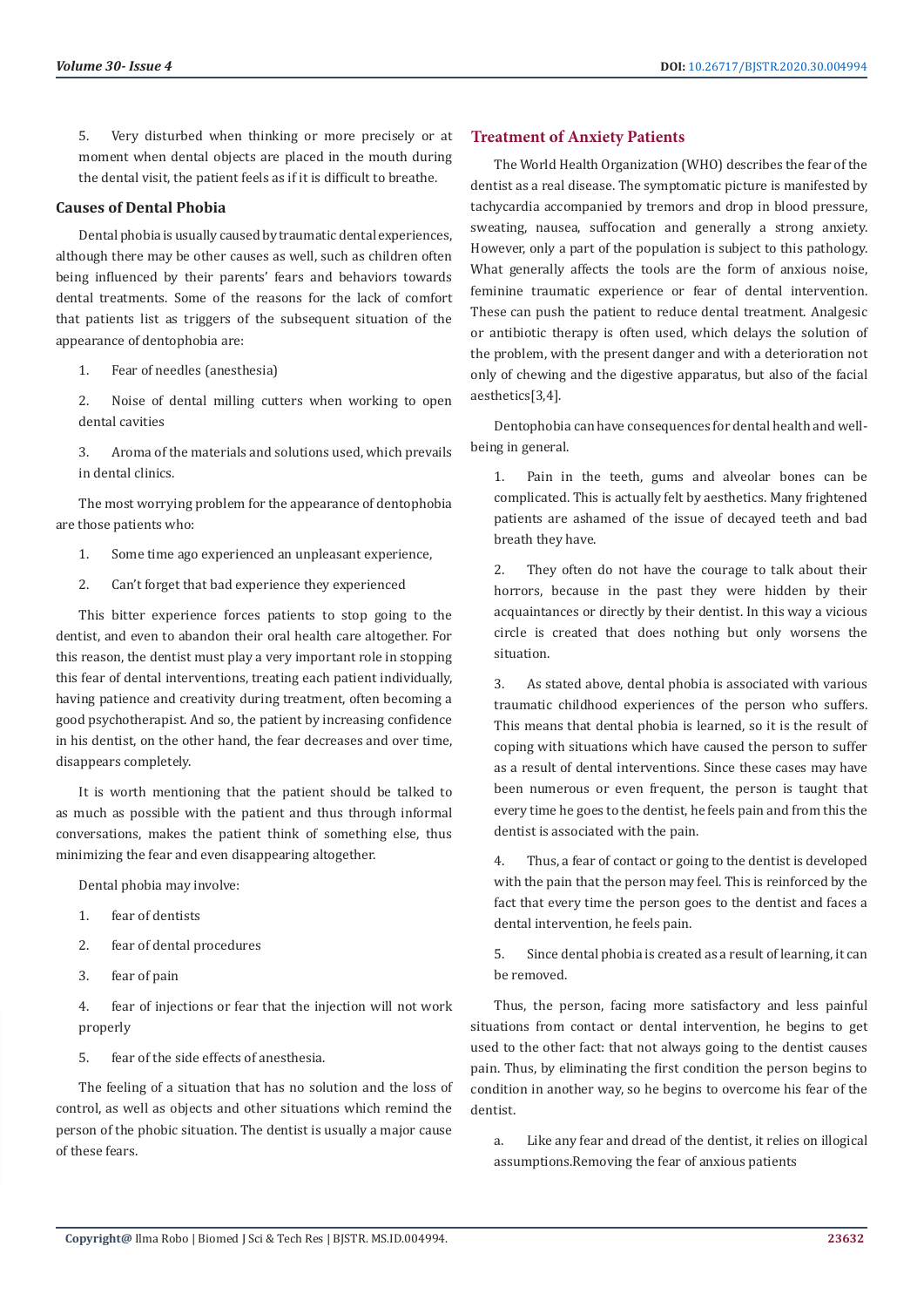b. from the noise of clinic equipment can be reached

c. from screens placed in front of the dentist armchair connected to the DVD. The patient's attention is distracted both visually and audibly. The music suppresses the noise of the devices, and thus the patient's fear goes away.

d. For very excited people, pillows that massage the back and legs can be used, or with the option of heating to relax the patient.

e. Fear of the dentist is initially driven by the setting of the visit.

The colors and objects used in the decoration are placed in order to relax the patient.The dentist should explain step by step the treatment to be followed and should ask the patient to tell him when he is in pain and to give him confidence that he will stop the work when he is in pain.For this purpose, a strategy used by an Italian clinic "Studio dentistico Cardarelli" is:

- 1. Psychological support to reduce stress
- 2. Non-invasive treatment (with injections) for pain relief
- 3. Conscious treatment.

In the first place, it is the meaning of knowing an anxious patient in advance and treating him constantly in order to finally overcome the fear. To gradually achieve this goal, it is necessary to install a relationship of trust between the patient and the dentist.

#### **Non-Invasive Therapy (without Injections) Against Pain**

A stress-free and soothing atmosphere before, during and after treatment is a significant benefit.

Other elements that are part of our concept are the elimination of useless time, different and interesting reading materials in the waiting room, pleasant music in well-lit and modern places, where the typical "dentist smell" is distinguished. For patients suffering from dentophobia can help the first meeting held not in an operating room but in a "neutral" office without dental equipment[5,6].

It is a non-invasive treatment and crucial and neutral pain reliever. For example, for single tooth care, it can be done without traditional anesthesia at first, replacing it with modern intraligamentary anesthesia (Peripess).

Benefit for patients:

- 1. no needle drilling.
- 2. painless virtual application.
- 3. immediate effect.
- 4. no anesthetic effect on lips, cheeks or tongue.

# **Conscious Quenching with Nitric Oxide- Rebirth of a Method**

The anesthetic and sedative effect of gas (N2O chemicals, nitrous oxide) has been discovered since the 800s. Then it has been used as a narcotic gas millions of times. If, before local anesthesia instructions in dentistry, the analgesic effect of nitric oxide was in the foreground, today it is its anxiety-reducing and calming effects that make it an excellent tool for treating phobic patients.In the US and many other countries (England, Australia, Scandinavia) more than 50% of dentists regularly use nitrous oxide.

#### **How does Conscious Sedation Work?**

A mixture of oxygen and nitrous oxide is prepared through a small nasal mask.

Immediately after a few breaths, the effect begins with a feeling of relief and calm, the patient reaches a state of calm. He always remains conscious and aware of his feelings, but still feels a need to close his eyes. Fears and tension are transformed into a feeling of comfort and security. The special headphone waits for unpleasant treatment noises and ends with. A suggestive and relaxing music that reinforces the hypnotic effect of gas. The patient can be completely relaxed, leaving only pleasant thoughts to be shared, while time passes quickly. This perfect way of treatment represents a crucial anesthetic advantage over other methods.

# **Ideal for Children as Well**

Children are always a big problem for parents and the dentist. If many adults are already abandoning dental treatment out of fear, how can we reduce this abandonment in children?Nitric oxide is an ideal aid for treating frightened children, also allowing children to be able to breathe voluntarily through the nose (starting at approximately 6-7 years old) and for the nose to be free, not closed. Thanks to the strong and anxiety-reducing action of gas, 80% of children who refuse a dental treatment can be treated. The reduction of disgusting reflexes, maintain full consciousness, also allows the full realization of dental intervention that the abovementioned children often do not accept. In many cases, thanks to conscious sedation, a treatment with total anesthesia can be avoided[7].

# **Risks and Side Effects**

Conscious relaxation is a completely safe method. In the millions of documented cases in the USA, where it is used by about 50% of dentists, there have been no inappropriate cases. However, the method is not suitable for patients who have difficulty breathing[8].

- 1. The benefit of using conscious sedation
- 2. Psychological support to reduce stress